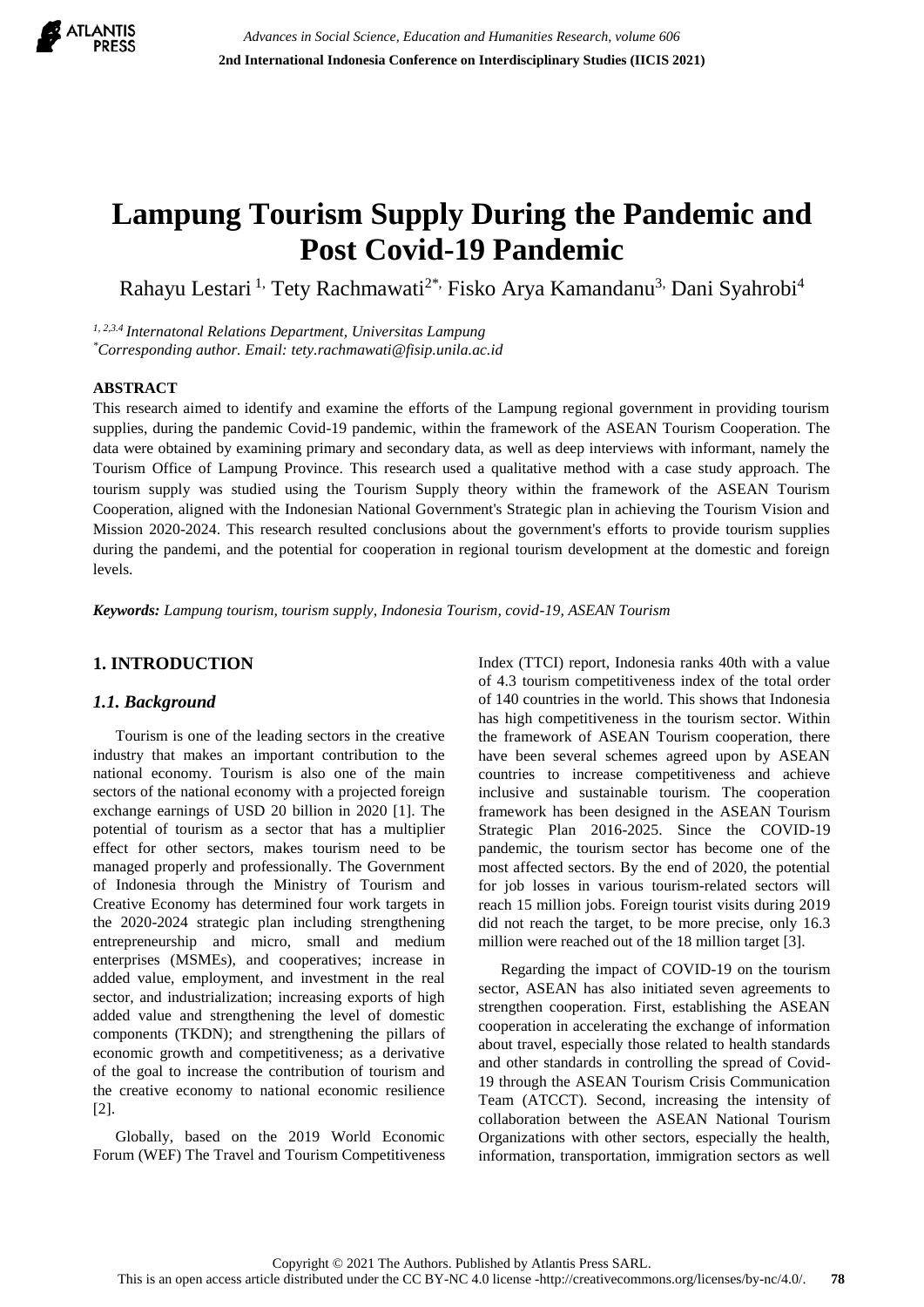as other ASEAN external partners, so that they collectively implement comprehensive, transparent, and rapid response standards in mitigating and reducing the impact of Covid-19 and the crisis. others in the future. Third, promoting closer cooperation in sharing information and best practices among ASEAN member countries in supporting the tourism sector. Fourth, doing cooperation includes the implementation of effective policies and standards to increase the confidence of domestic and international visitors to ASEAN, including the development of standards and guidelines in improving safety and health factors to protect employees and communities in the hospitality industry and other related industries. Fifth, supporting the development and implementation of the post-Covid-19 crisis recovery plan in line with the promotion and marketing efforts of tourism cooperation in order to accelerate ASEAN as a single tourism destination. Sixth, accelerating the implementation of micro and macroeconomics, providing technical support and financial stimulus, tax assistance, and capacity and skills development, especially digital skills for stakeholders in the travel and tour industry. Seventh, accelerating cooperation with ASEAN dialogue partners, international organizations and relevant industries to build a strong ASEAN that is ready to implement and manage sustainable and inclusive tourism after the crisis [4].

Implementation of Regional Autonomy is an opportunity for regions to promote regional tourism potential with the peculiarities of each region. Various efforts to improve and increase regional tourism can be carried out to deliver regional tourism to become superior tourism at the national and international levels. Especially during the Covid-19 pandemic considering the impact on the tourism sector is very large. Lampung as an area that has great tourism development potential. In addition to the availability of natural resources that support to serve as a leading tourist destination. Lampung also has strong cultural values.

Also in line with the strategic plan of the Ministry of Tourism and Creative Economy 2020-2024. Especially the 5th point, namely the availability of tourism products as needed. So it is important for various parties to make various synergistic and comprehensive efforts to ensure the availability of tourism supplies. Moreover, during this pandemic, it is certain that the supply of tourism will decline, both at the domestic, national and international levels. Departing from the background that has been described, this research will be conducted to identify and examine the efforts of the Lampung regional government in providing tourism supplies, dealing with the impact of COVID-19 on the tourism sector during the pandemic and post-pandemic, within the framework of the ASEAN Tourism Cooperation.

# *1.2. Formulation of the Problem*

Large-scale social restrictions as a policy to reduce the spread and transmission of COVID-19, directly or indirectly have an impact on economic activity in the community. The impact of the COVID-19 pandemic has significantly affected the rate of tourist visits. This causes the productivity of the tourism sector to decline. This study formulates the problem, "How are the efforts of the Lampung regional government in providing tourism supplies during the COVID-19 pandemic and post-pandemic within the framework of ASEAN Tourism Cooperation?"

# **2. METHOD**

This research used descriptive qualitative analysis method with a case study approach. Qualitative research is carried out under natural conditions and is inventive in nature. The data collection technique used in this research is the interview with the head and staff of the Lampung Province Tourism Office, and documentation method. Document material was taken from primary and secondary documents. The primary documents were obtained from documents belonging to the Indonesian Ministry of Tourism and Creative Economy, the Lampung Provincial Tourism Office and the annual report from Central Bureau of Statistics of Lampung Province.

# **3. RESULT AND ANALYSIS**

# *3.1. Main of Lampung ProvinceTourism Destinations*

#### *3.1.1. Main of Tourism Destinations*

The featured tourism of Lampung Province was contained in the Master Plan for Regional Tourism Development of Lampung Province, herein after abbreviated as RIPPDA, was a master planning document for the development of regional tourism in the Province of Lampung for a period of 20 (twenty) years from 2012 to 2031 [5]. Furthermore, this RIPPDA was regulated in a Provincial Regulation of Lampung Number 6 in 2012 concerning the Regional Tourism Development Master Plan (RIPPDA) of Lampung Province. It is explained that a leading tourist area was a tourist area that has advantages in terms of attractiveness, location, and or the intensity of tourist visits.

Then in the sixth section regarding the concept of a main tourist area in article 19, namely the main Tourism Area of Lampung Province is a tourist area with a provincial/national/international scale that has a strategic role because of the location/intensity of the visit, or because of the problems it has related to strategic issues of regional development. Then article 20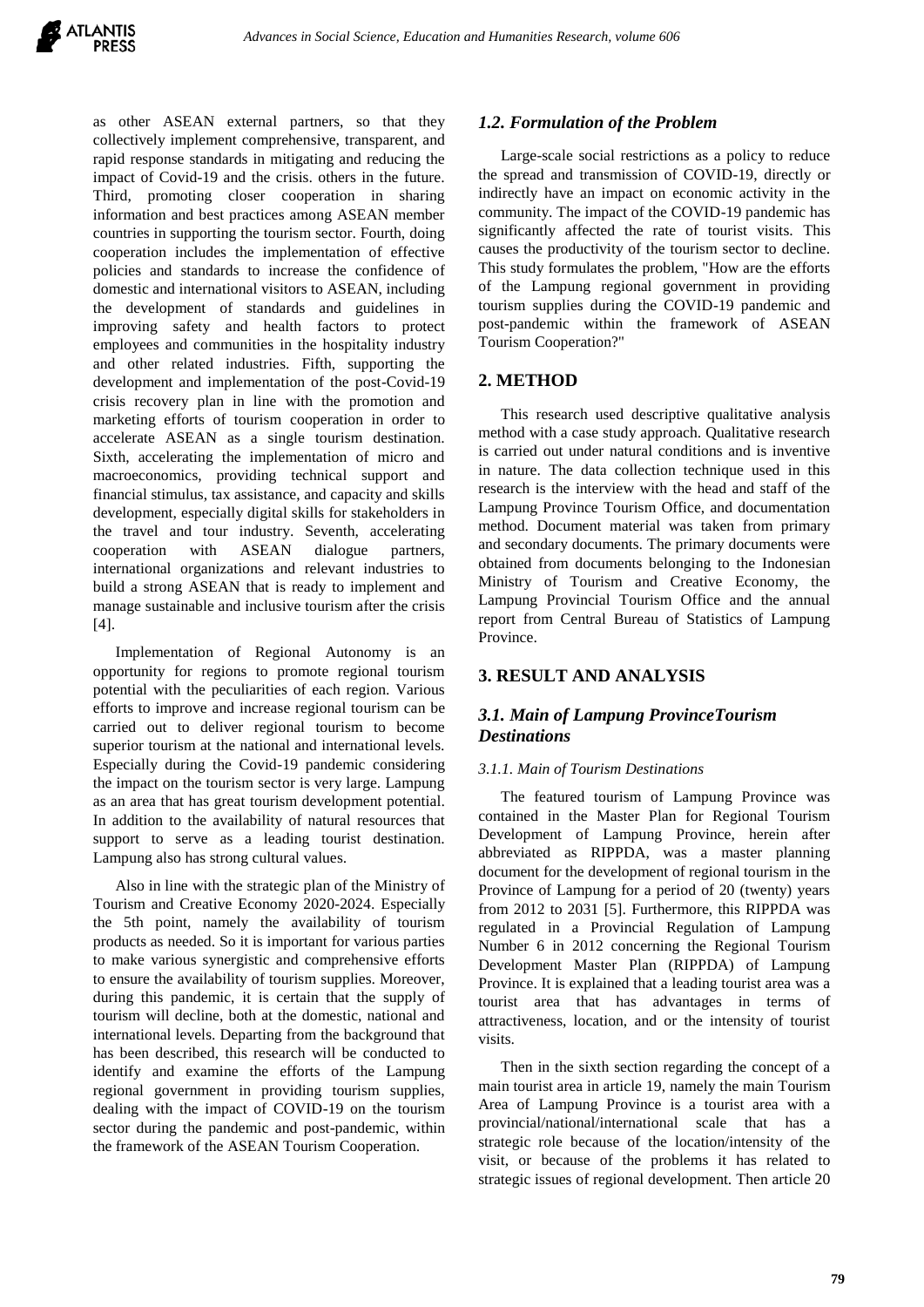paragraph 1 states that the leading tourist area of Lampung Province can consist of several tourist attractions, and are in different administrative areas. Article 20 paragraph 2 states that the leading tourist area of Lampung Province functions as a "show window" and a center for the spread of Lampung tourism, or also spreads tourists to other areas in Lampung [5, Zulmi].

Lampung Provincial Government has determined 7 main tour areas described in article 32, namely [5, Zulmi]:

- 1. The main Tour Area of Lampung Province is a leading tourism area at the provincial level which plays a role in answering the main issues of tourism development in Lampung Province.
- 2. The main Tour Areas of Lampung Province may consist of several tourist attractions in different administrative areas (across districts/cities), which have the advantage of tourism products that can compete at regional, national and even international levels, with a target market share of national or international tourists.
- 3. The main Tour Area of Lampung Province as referred to in paragraph (1) consists of 7 (seven) tourist areas with the following details:
- a. Main Tourism Areas of Bandar Lampung City;
- b. Krui and Tanjung Setia Tourism Areas;

c. Main Tourism Area of Way Kambas National Park;

d. Main Tourism Area of Kiluan Bay;

e. Main Tourism Areas of Mount Krakatau and Sebesi Island;

f. Bakauheni Main Tourism Area and Siger Tower; and

g. Main Tourism Area of South Bukit Barisan National Park

Then the details of the leading tourist areas are clarified through article 33 as follows:

a. The leading tourist area of Bandar Lampung City, starting from the tourist area on the West Cross route which includes the Tataan-Rantau Tijang-Kota Agung-Wonosobo-Sangga-Bengkunat-Biha-Krui-Simpang

Gunung Kemala Pugung Simpang Building up to the Bengkulu Province border;

b. The Krui main Tourism Area and Tanjung Setia Beach are located in Tanjung Setia Village, Pesisir Selatan District;

c. The Leading Tourism Area of Way Kambas National Park, includes: a lowland nature reserve with an area of  $\pm$  1300 km, crossing the Bergen plantation area and the Pugung Raharjo Archaeological Site, pepper plantations and Lampung native villages;

d. The Kiluan Bay Leading Tourism Area starts from the Cengkalik cluster to the south to Cuku Kementara;

e. The Tourism Areas of Mount Krakatau and Sebesi Island which are located in the Sunda Strait are included in the area of South Lampung Regency;

f. The Bakauheni Main Tourism Area and the Siger Tower, which are Lampung icons and as the zero point of the Sumatran highway (gateway to Sumatra Island); and

g. The Main Tourism Area of the South Bukit Barisan National Park which stretches from the southern tip of the western part of Lampung Province to the southern part of the Bengkulu Province [5, Zulmi].

#### *3.1.2. Availability of Facilities*

The Lampung Main Tourism Area already has public facilities and several special facilities. In more detail, it can be explained as follows:

#### **1. Krui Main Tourist Area and Tanjung Setia Beach are located in Tanjung Setia Village, Pesisir Selatan District**

This beach is a popular surfing location which directly faces the Indian Ocean. The facilities in this tour are:

• Security (3 Polsek): North Coastal Police, South Coastal Police, and Central Coastal Police; • Health Facilities (11 in total): Bengkunat Health Center, Biha Health Center, Lemong Health Center, Karya Penggawa Health Center, Pugung Tampak Health Center, Pulau Pisang Health Center, South Krui Health Center, Way Krui Health Center, Ngambur Health Center, RSUDKH Muhammad Tohir, Krui Health Center;

• Lodging (9 in total): Sempana Lima Hotel, Selalaw Hotel, Janitra Hotel, Walur Villa, Monalisa Stabas Villa, Sunset Beach Inn, Ombak Indah Resort, Lovina Krui Surf, and Damai Bungalow;

• Restaurants (4 in total): RM The Jack Krui, Lanis Resto, Surf Cafe Tanjung Setia, Pecel Lele Cak Yon;

• Transportation: Muhammad Airport Taufik Kiemas Pekon Serai Krui.

## **2. Main Tourist Area Way Kambas National Park**

This park is an ASEAN Heritage Park, endangered species live there such as rhinos (Sumatra Rhino Sanctuary), elephants, and tigers. The facilities in this tour are:

a. Security (4 Polsek): East Lampung Police, Labuhan Maringgai Police, Sekampung Udik Police, and Labuhan Ratu Police;

b. Health Facilities (6 in total): Labuhan Ratu Health Center, Rajabasa Lama Health Center, Pugung Raharjo Health Center, Aka Medika Sribhawono Hospital, Permata Hati Hospital, Mardi Waluyo Hospital;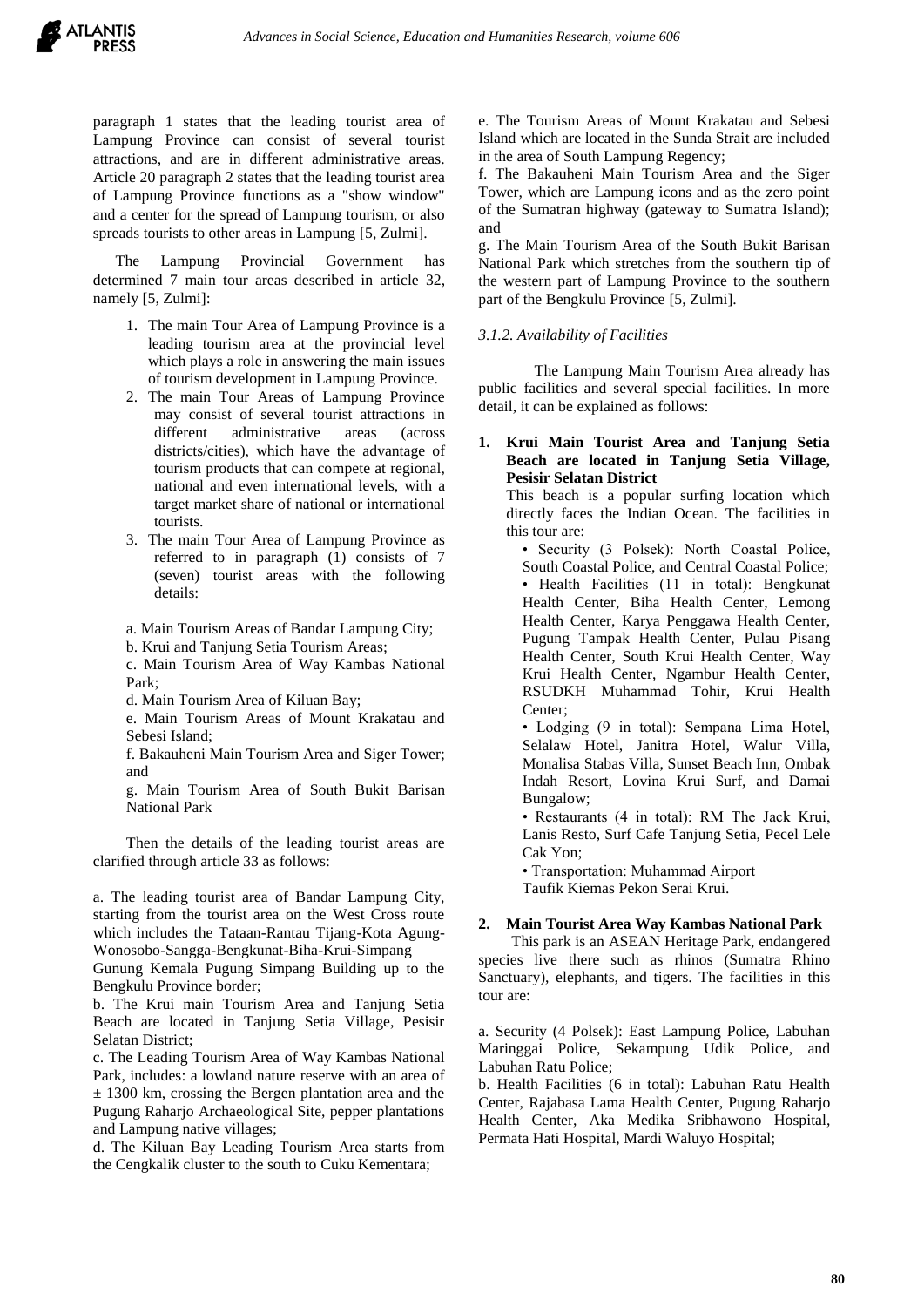

c. Lodging (6 in total): Hotel Bandar Ayu, Hotel Yestoya, Hotel Bagus, AG Hotel and Restaurant, Wisma Mataram Baru, and Hotel Sariami;

d. Restaurants (6 in total): Berkah Restaurant, Panca Restaurant, Blue Tent Restaurant, Randu Mas Restaurant, AG Hotel and Restaurant, and RM Pati Ibu Merry Seafood.

#### **3. Main Tourist Area of Kiluan Bay**

This tour is a destination with marine tourism potential with exotic panoramas of natural beauty and a paradise for dolphins. There are number of dolphins in their natural habitat because this bay is a dolphin track. The facilities in this tours are:

- a. Security (4 Polsek): Tanggamus Police, Cukuh Balak Police, Kota Agung Police, and Talang Padang Police;
- b. Healthy Facility (Total 2): RS Panci Secanti dan RSUD Kota Agung;
- c. Lodging (4 in total): Hotel 21, Hotel Gisting, Hotel Ratu Kuring, and Lodging Manik Ayu;
- d. Restaurants (Total 9): RM Pondok Mangosteen, RM. Gumanti Lake, RM. Lantansa, RM Talago Indah, RM. Sego Lestari, Iwan Galau, Saung Kuring, Pondok Restaurant, and Doni Restaurant.

#### **4. Superior Tourist Areas of Mount Krakatau and Sebesi Island**

Krakatau consists of Pulau Panjang, Sertung, and Rakata which have an attraction for tourists, especially researchers as natural laboratories of various disciplines (Geology, Conservation, Biology, Volcanology) [6]. Besides the activities of Anak Krakatau, at sunset it is a very interesting natural panorama to watch. After the 1883 eruption, Anak Krakatau emerged in 1927 from the ancient caldera of Mount Krakatau which is still active and continues to grow in height at a rate of 20 inches per month. The facilities in this tour are:

a. Security (7 Polsek): South Lampung Police, Kalianda Police, Katibung Police, Penengahan Police, Bakauheni Police, Natar Police, and Tanjung Bintang Police;

b. Health Facilities (3 in total): Asy-Syifa Islamic Hospital and Dr. H.Bob Bazar, and Jasmine Primary Clinic;

c. Lodging (22 in total): Hotel Beringin, Kalianda Hotel, Way Urang Hotel, South Star Hotel, Fajar Raya Hotel, Mutiara Hotel, Mini II Hotel, White Sand Hotel, Branti Indah Hotel, Sederahana Hotel, Mini III Hotel, Madjapahit Hotel, Villa Mas Staying Up III, Wisma Way Sulfur, Tabek Indah, Negeri Batu Resort, Alaualau Boutiq Resort, Gajah Mada, Krakatau Rest Area, Hotel Rajabasa, Hotel Gajah Mada, Suak Sumatra Resort;

d. Restaurants (8 in total): Rakata Restaurant, Lunch and Dinner Restaurant, Sijujung Jaya Restaurant, Minang Tourism RM, Three Sisters Restaurant.

#### **5. Bakauheni Main Tourist Area and Siger Tower**

The Siger Tower is a beautiful yellow building which has now become an icon of Lampung. Beautifully standing on a hill, the Siger Tower is the zero point of the Sumatra causeway, which has become one of the transit points and tourist attractions in Lampung. For those of you who have made the crossing from Merak port to Bakauheni, of course you can never miss the view of the Siger Tower. The Siger Tower is located on a hill with a surface elevation of Bakauheni Harbor on the front. While the back of the Siger Tower faces the ocean 110 meters above the sea. This building has a view of the Indies. The entire building has an area of 50 x 11 meters with a height of 32 meters and has 6 floors. The facilities in this tour are [6]:

a. Security (7 Polsek): South Lampung Police, Kalianda Police, Katibung Police, Penengahan Police, Bakauheni Police, Natar Police, and Tanjung Bintang Police;

b. Health Facilities (3 in total): Asy-Syifa Islamic Hospital and Dr. H.Bob Bazar, and Jasmine Primary Clinic;

c. Lodging (22 in total): Hotel Beringin, Kalianda Hotel, Way Urang Hotel, South Star Hotel, Fajar Raya Hotel, Mutiara Hotel, Mini II Hotel, White Sand Hotel, Branti Indah Hotel, Sederahana Hotel, Mini III Hotel, Madjapahit Hotel, Villa Mas Staying Up III, Wisma Way Sulfur, Tabek Indah, Negeri Batu Resort, Alau-alau Boutiq Resort, Gajah Mada, Krakatau Rest Area, Hotel Rajabasa, Hotel Gajah Mada, Suak Sumatra Resort;

d. Restaurants (8 in total): Rakata Restaurant, Lunch and Dinner Restaurant, Sijujung Jaya Restaurant, Minang Tourism RM, Three Sisters Restaurant.

## **6. Main Tourist Area of South Bukit Barisan National Park**

Bukit Barisan Selatan National Park is a representative of the Bukit Barisan mountain range which consists of vegetation types of mangrove forests, coastal forests, tropical rainforests to mountains in Sumatra. The plant species in the national park include pidada (Sonneratia sp.), nipah (Nypa fruticans), sea pine (Casuarina equisetifolia), pandanus (Pandanus sp.), cempaka (Michelia champaka), meranti (Shorea sp.), Mersawa (Anisoptera curtisii), ramin (Gonystylus bancanus), keruing (Dipterocarpus sp.), resin (Agathis sp.), rattan (Calamus sp.), and Rafflesia flower (Rafflesia arnoldi).

Plant that characterize this national park are the tall carrion flower (Amorphophallus decus-silvae), giant carrion flower (A. titanum) and giant orchid/sugarcane (Grammatophylum speciosum). The tall carcass flower can reach more than 2 meters high. Bukit Barisan Selatan National Park is a representative of the Bukit Barisan mountain range which consists of vegetation types of mangrove forests, coastal forests, tropical lowland forests to mountains in Sumatra.

Bukit Barisan Selatan National Park is a habitat for sun bears (Helarctos malayanus malayanus), Sumatran rhino (Dicerorhinus sumatrensis sumatrensis), Sumatran tiger (Panthera tigris sumatrae), Sumatran elephant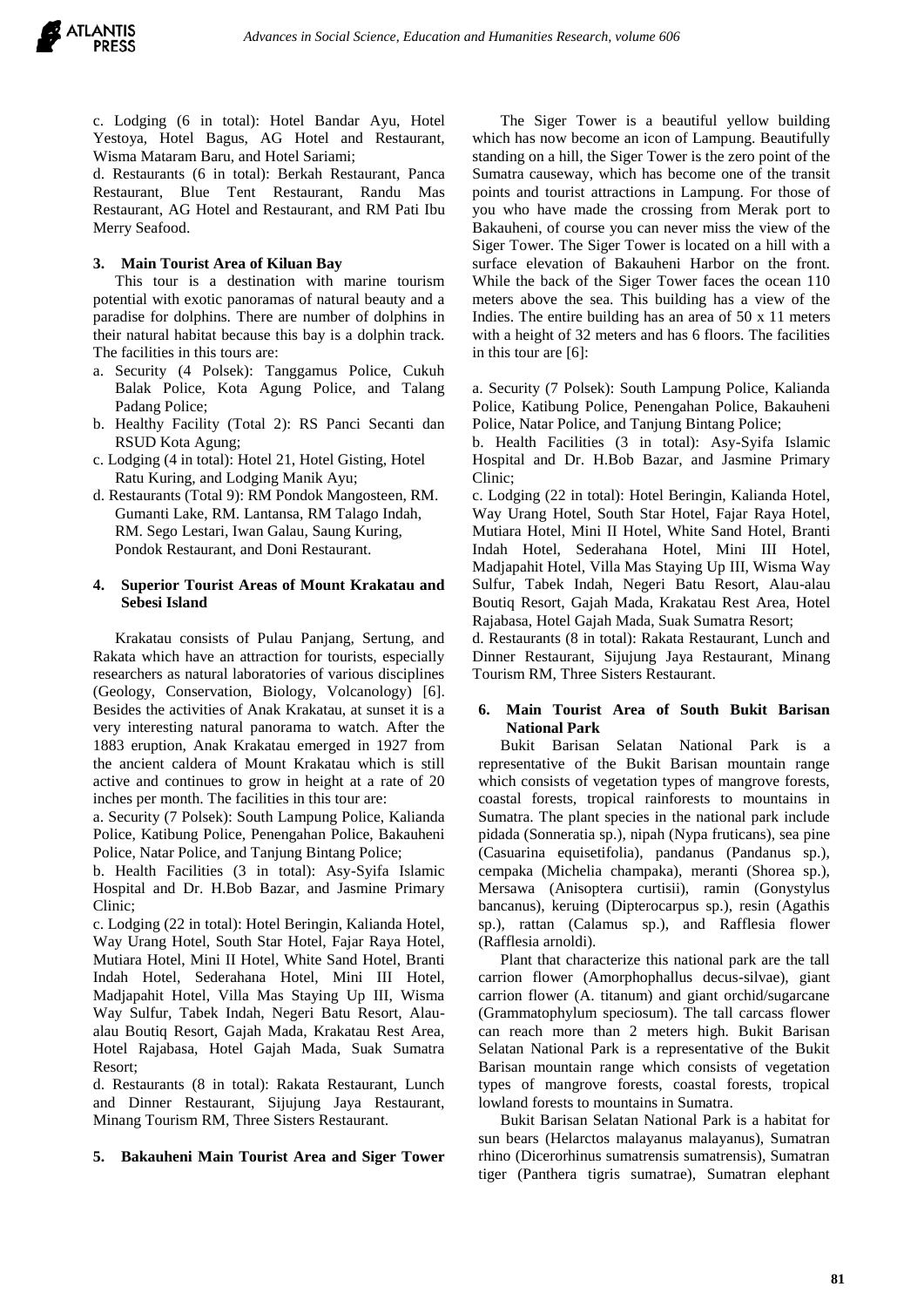(Elephas maximus sumatranus), tapir (Tapirus indicus), gibbon (Hylobates agilis) , siamang (H. syndactylus syndactylus), hoop (Presbytis melalophos fuscamurina), mouse deer (Tragulus javanicus kanchil), and hawksbill turtle (Eretmochelys imbricata). Lake Menjukut in this national park is directly adjacent to the open sea of the Indian Ocean, which resembles a very large swimming pool and is located not far from the coastline. Bukit Barisan Selatan National Park is a habitat for sun bears (Helarctos malayanus malayanus), Sumatran rhinos (Dicerorhinus sumatrensis sumatrensis)), Sumatran tiger (Panthera tigris sumatrae), Sumatran elephant (Elephas maximus sumatranus), tapir ( Tapirus indicus), gibbon (Hylobates agilis), siamang (H. syndactylus syndactylus), hoop (Presbytis melalophos fuscamurina), mouse deer (Tragul javanicus kancil ), and the hawksbill turtle (Eretmochelys imbricata). Menjukut Lake in this national park is directly adjacent to the open sea of the Indian Ocean, which resembles a very large swimming pool and is located not far from the shoreline [7].

# *3.2. Tourism Conditions in Lampung Before and After Covid-19*

# *3.2.1. Number of Tourists Who Come*

Before the Covid-19, tourists who came to Lampung, both foreign and domestic tourists, almost every year experienced an increase. As domestic tourists who come to Lampung from 2016-2018, there is always an increase. In 2016 the number of domestic tourists who came amounted to 7,381,774 million, followed by 2017 amounting to 11,395,827 million, and in 2018 amounting to 13,101,371 million [8].

**Table 1**. Number of Archipelago Tourists to Lampung in 2016-2020

| Number                | Year | Total   |
|-----------------------|------|---------|
|                       | 2016 | 155.053 |
| $\mathcal{D}_{\cdot}$ | 2017 | 245.372 |
| 3                     | 2018 | 274.742 |
|                       | 2019 | 298.063 |
| 5                     | 2020 | 1.531   |

Source: Lampung Province Tourism and Creative Economy Office, 2021

In addition to an increase in domestic tourists coming to Lampung, this was also followed by an increase in foreign tourists entering Lampung. In 2016- 2019 the number of foreign tourists in Lampung has always increased. In 2016 the number of tourists amounted to 155,053 thousand, 2017 increased to 245,372 thousand, 2018 amounted to 274,742 thousand, and lastly in 2019 foreign tourists who came to Lampung almost touched 300 thousand, namely 298,063 thousand.

|           |  |  | Table 2. Number of Foreign Tourists to Lampung in |  |
|-----------|--|--|---------------------------------------------------|--|
| 2016-2020 |  |  |                                                   |  |

| <b>Number</b> | Year | <b>Total</b> |
|---------------|------|--------------|
|               | 2016 | 7.381.774    |
|               | 2017 | 11.395.827   |
|               | 2018 | 13.101.371   |
|               | 2019 | 10.445.855   |
|               | 2020 | 2.548.394    |

Source: Lampung Province Tourism and Creative Economy Office, 2021

However, when the COVID-19 pandemic began to hit since 2020, the number of foreign and domestic tourists in Lampung experienced a very significant decline, for example the number of foreign tourists which previously amounted to 298,063 thousand in 2019 to 1,531 thousand in 2020. Likewise domestic tourists from 10,445,855 million in 2019 to 2,548,394 million in 2020. The drastic decrease was due to the reduction in international flights, the implementation of social and physical distancing to break the chain of the spread of the COVID-19 virus [9]

#### *3.2.2. How to Attract Tourists*

Before COVID-19, the direction of Lampung's tourism policy was more focused on how to attract as many tourists as possible to come to Lampung Province, both domestic and foreign tourists, such as festivals. One of the most famous festivals in Lampung is the Krakatau Festival which often brings tourists, both domestic and foreign tourists. Seen in 2018 when the implementation of this festival made the number of tourists who came, amounting to 28 thousand [10]. This means that at this time, it is more likely to attract tourists with a series of events that gather people through existing festivals, the implementation of which is held offline by meeting in person.

However, when a pandemic occurs, how to attract tourists or make people feel like traveling is experiencing a transition, which before the pandemic was more people who traveled by gathering in person. During the pandemic, a new way of doing tourism emerged, namely through virtual tours. Virtual tour is a new concept for vacationing in the midst of a pandemic [11]. We can explore various interesting tourist destinations in Indonesia only armed with a smart device, and an internet network from home. In addition to offering the beauty and uniqueness of each destination virtually, we can also learn about the destinations visited. The virtual tour is equipped with a virtual tour guide that explains in sufficient detail the objects visited [11].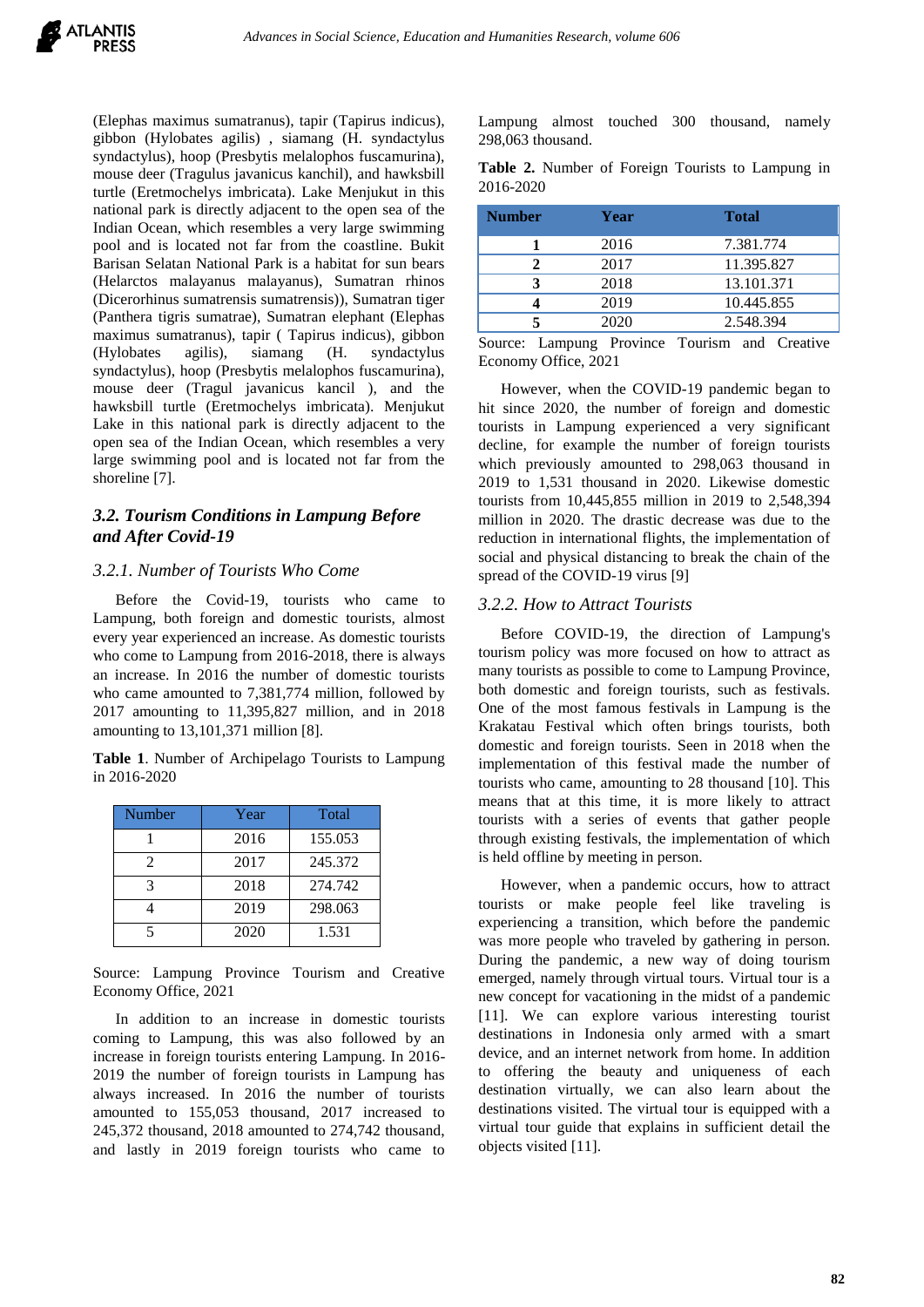

#### *3.2.3. Standards in Tourism*

Before COVID-19, visitors did not pay much attention to the standards in traveling or the standards applied by tourist attractions, such as being able to gather in crowds without clear limits and capacities. However, when the COVID-19 pandemic, standards in tourism experienced a shift, namely the implementation of health protocols in almost all tourist attractions such as having to wash hands, maintain distance and wear masks. in order to prevent the occurrence of new epicenters/clusters during the CHSE pandemic [12]. In addition, tourist attractions have begun to implement a standard to maintain the level of trust of tourists in making visits in the midst of a pandemic, namely by applying the CHSE (Cleanliness, Health, Safety and Environmental Sustainability) standard, so that the security, safety and health of tourists while traveling can be guaranteed [13].

## *3.3. Lampung Tourism Supply*

## *3.3.1. Lampung Tourism Supply Aspects*

Based on the four aspects of Tourism by Medlik, Lampung has high potential. Some of them can be explained as follows:

#### 1. Attraction

Statistical data for 2010-2019 recorded a growth track of tourist visits to Lampung an average of 21.6 percent (domestic tourists) and 21.5 percent (foreign tourists) with the proportion of domestic tourists being 98 percent of the total tourists. This makes Lampung ranks 11th with the destination of domestic tourists 2.4 percent of the total trips of domestic tourists in Indonesia.

Lampung as a strategic area has several tourist attractions and advantages. First, Lampung has an island-based geography (cluster of islands) and has many coastal seas. This is an advantage and an interesting thing for beach and island tourism enthusiasts. Second, Lampung has a nature reserve developed as a national tourist attraction, namely the Way Kambas National Park and the Bukit Barisan National Park. Third, have relatively good and adequate transportation access. Fourth, have a good infrastructure. Fifth, Lampung has rich cultural elements. Sixth, the creative economy that supports tourism is quite good [14].

The Lampung Provincial Government sees culture as an element of attraction in its tourism. The government initiated an idea of "diversity" in bringing culture to Lampung tourism. The idea departs from the reality where Lampung as a strategic area is inhabited by people from different (regional) cultures. Some of the regional cultures that represent the diversity of the Lampung people include Sundanese, Javanese, and Balinese cultures. The symbolization of cultural mixing (Cultural Hybridization) is built by displaying one cultural form with one another in combined art performances, for example Balinese dance performances created with Lampung regional dances (Bala Dance). Another symbolization is done by presenting one of the cultural icons such as a house of worship, a temple (Hinduism) which was built as a religious tourism object.

#### 2. Accesable

One of the advantages of Lampung Tourism is the availability of good transportation and mobilization access. Infrastructure in the main areas that support tourist destinations is already available. However, there are still some tourist routes that have limited access to transportation, such as at the Minang Rua Beach Location. Therefore, the Lampung Provincial Government is still trying to gradually improve the readiness of transportation access for tourist routes that are still difficult to reach [15].

#### 3. Amenities

The Lampung Provincial Government has also tried to help improve tourism area services by providing various public facilities including road access, toilet availability, sanitation. Especially during the pandemic, as well as the availability of hand washing facilities. In this pandemic era, the Lampung Provincial Government is faced with two priority choices, namely health and the economy. In addition to maintaining public health, economic movement is important because it can revive the tourism sector economy in the midst of the Covid-19 pandemic. In fulfilling the facilities in this tourism area, the Lampung Provincial Government refers to the concept of sustainable tourism (Sustainable Tourism). The concept of sustainable tourism is also a priority for the Lampung provincial government, both in terms of physical, economic, and social aspects [16].

Until now, the achievement is only about 60%. Starting by reaching the quality standards of tourism through CHSE certification (Cleanliness, Healthy, Safety, Environmental Sustainability). One of the efforts made during the pandemic by the Lampung Provincial Government is to ensure the implementation and implementation of tourism with health procedures (Prokes Covid-19), such as the provision of hand washing facilities, temperature measurements, hand sanitizers, and the obligation to wear masks and maintain distance.

#### 4. Ancillary

This institutional component refers to the legality of a tourist destination. With this legality, it shows that there is an institution that is responsible for the safety and comfort factor at tourist sites. So that visitors or tourists will feel calm during their visit by getting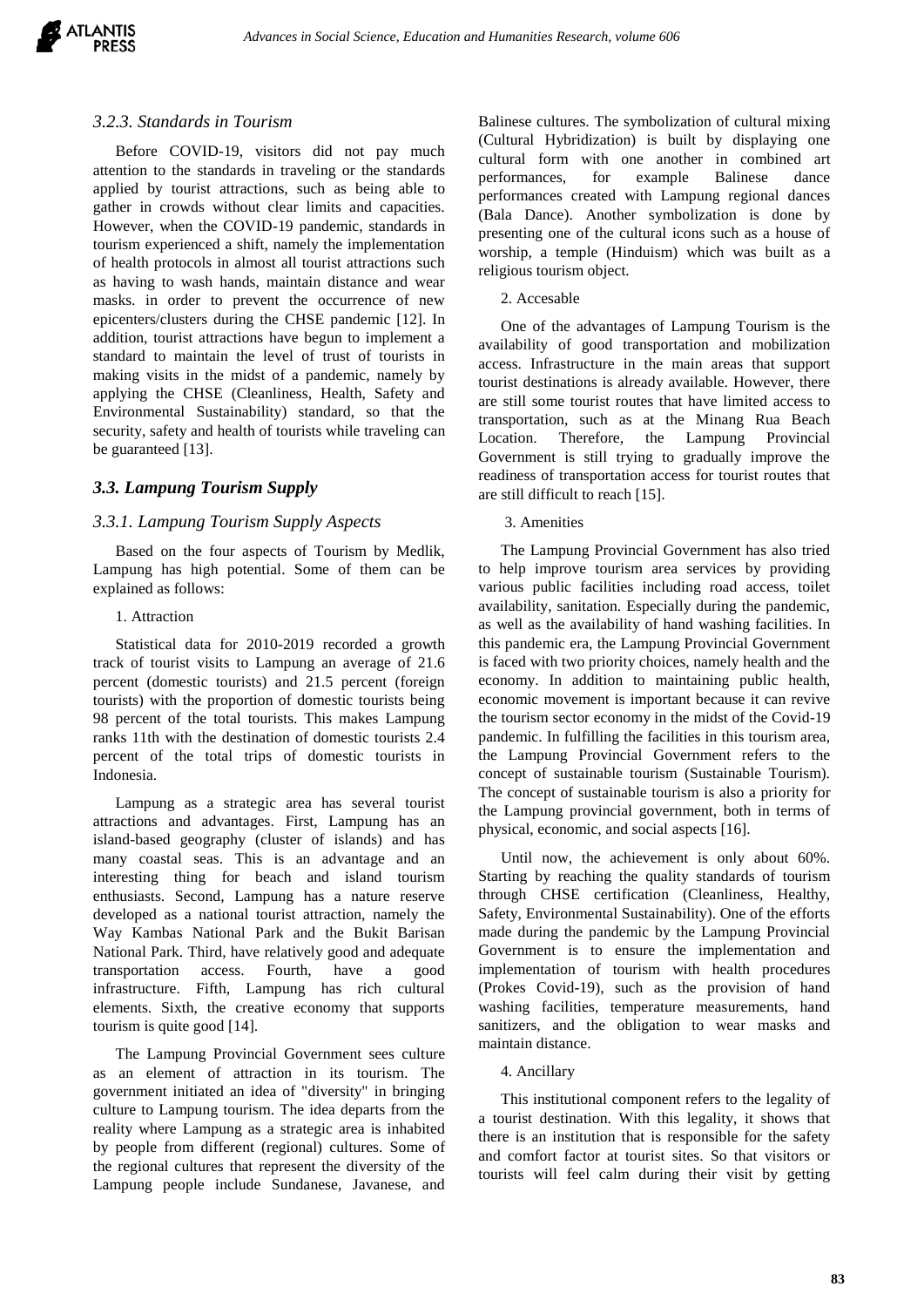guaranteed security and comfort. Based on Lampung Provincial Regulation Number 4 of 2019, Lampung Tourism is under the authority of the Lampung Province Tourism and Creative Economy Office. In addition, the management of Lampung tourism is also carried out in synergy and collaboration with various communities and community groups, such as the tourism community or tourism-aware community groups (Pokdarwis) in tourist locations and destinations. Lampung has 218 pokdarwis and 145 tourist villages.

## *3.3.2. Tourism Supply Component*

In addition to the tourism aspect, in more detail, Lampung Tourism Supply can also be explained from the four components based on Goeldner and Richie, including the following [17]:

#### 1. Natural resources and environment

One of the main of Lampung tourism is the geographical area which has many islands. This makes Lampung has many beautiful beach tourist destinations. Lampung's natural attractions include Batu Putu Waterfall, Puncak Mas, Mutun Beach and Tangkil Island, Sari Ringgung Beach and T Island, Klara Beach, Kelagian Island, Pahawang Island, Tanjung Putus Island, Kiluan Bay, Pegadung Tooth Shark Beach, Balak Island, Loh and Lunik, Mount Tanggamus Nature Tourism

#### 2. Built Environment

Lampung already has an international standard airport, namely Raden Inten II Airport. Its status as an international airport began in 2017 following the status of Lampung as a hajj embarkation. During the Pandemic, all domestic travelers at this airport are required to have a negative COVID-19 test result from a health service facility affiliated with the Ministry of Health [18]. The strategic location of the Lampung region is complemented by the presence of Bakauheni port which is located in Bakauheni sub-district, South Lampung Regency. As the main route connecting Java with Sumatra and vice versa, Bakauheni Port is a dense transportation access, which can be an opportunity for Lampung Tourism. This port already has a new wharf which is an exclusive pier that is directly connected to the exclusive pier of Merak Harbor. With the pier that has been operating since 2018,7, the Java-Sumatra cross trip can be passed only by taking 1 hour of travel, compared to the travel time before this pier could reach 2 to 3 hours of travel [19].

## 3. Operating Sector

The transportation sector in Lampung has developed quite well. Although today the available public transportation is limited due to the many modes of transportation of motorcycle taxis or online taxis. Another sector that supports Lampung tourism is the availability of many restaurants as one of the main supports for Lampung tourism destinations. According to data from the Lampung Province Tourism and Creative Economy Office in 2020, there are 1535 restaurants spread across 15 regencies/cities in Lampung. Bandar Lampung as the city center has 460 restaurants, and the second largest number of restaurants is in Central Lampung Regency as many as 255 restaurants.

# 4. Spirit Of Hospitality

Lampung society has a set of cultural values as a cultural heritage and the result of family socialization and social environment. This set of cultural values is known as Piil Pesenggiri. Piil Pesenggiri's philosophy of life is supported by four elements, namely Sakai Sambaian, Nemui Nyimah, Nengah Nyappur, and Bejuluk Beadek.

The four elements in Piil Pesenggiri, have their respective meanings as attitudes and behavior of the people of Lampung. Sakai Sambain means helping each other one after another. Nemui Nyimah means opening up to receive guests. This concept is an attitude of generosity by giving something to others, and speaking politely. Based on this life principle, every Lampung person should have a friendly, open, greeting, full of intimacy and warmth attitude. So that by applying and realizing this principle of life, every tourist visitor who comes to Lampung can feel comfortable. Nengah Nyappur requires individuals to be kind to others, maintaining a balance between private and public interests. While Bejuluk Beadek is the awarding of titles to honor others for their services and roles. The awarding of this title is carried out with a traditional ceremony.

In an effort to maintain and strengthen important cultural elements as a component of tourism supply, the Provincial Government of Lampung is synergizing with traditional community leaders and the tourism community. In addition, the Lampung provincial government provides capacity building for the community in improving skills related to the culture.

# **4. CONCULSION**

Lampung ranks 11th with domestic destinations 2.4 percent of the total trips of domestic tourists in Indonesia. With the growth of domestic tourists by 98 percent of the total tourists. The growth of foreign tourists to Lampung is still relatively small. Therefore, the government is actively promoting tourism to increase the number of foreign tourists to Lampung.

The Lampung provincial government has made several efforts to maintain and increase the supply of Lampung tourism. Among them are implementing health protocols in a disciplined manner in tourist destination areas during the pandemic, helping tourist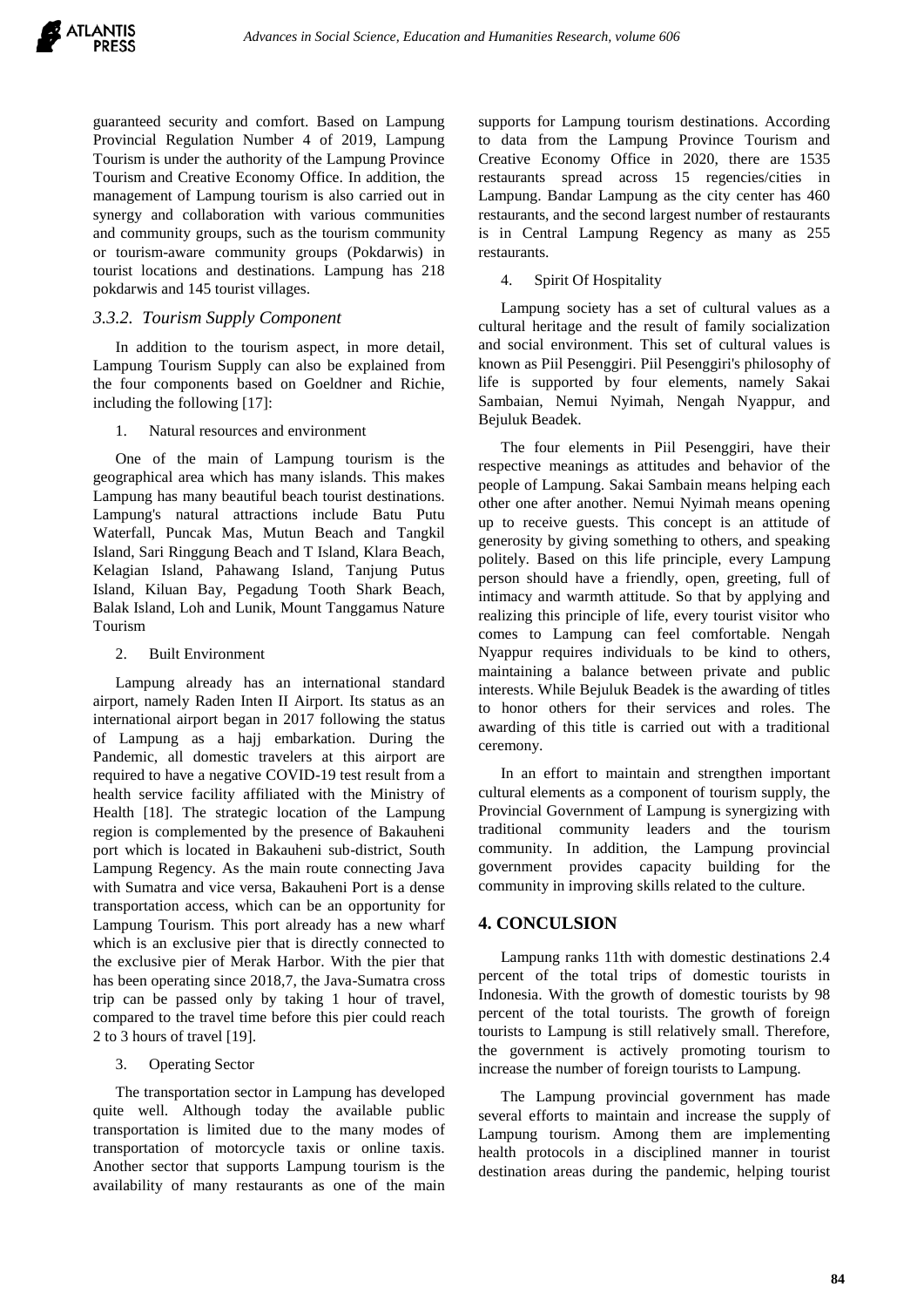areas in providing public facilities at tourist sites, increasing access to adequate transportation by improving roads to tourist destinations, initiating promotion and provision of virtual tourism, encouraging quality improvement. human resources, as well as increasing tourism competitiveness in local, national and international markets.

With various advantages and tourist attractions, Lampung has a large market potential to provide local, national and international tourism supplies. Therefore, it is important for the Lampung provincial government to make this tourism sector as a priority for regional development programs and strategies. By increasing cooperation and synergy with all existing elements, including stakeholders, both from the government and the private sector. Given the low number of foreign tourist arrivals, the Lampung government should start focusing on increasing the supply of existing international tourist destinations. Serious attention is needed from the government to also optimize the potential of the community as an important entity in the tourism community.

# **AUTHORS' CONTRIBUTIONS**

Rahayu Lestari: creating and compiling road map of the research; identifying, collecting and analyzing Lampung Tourism Supply data (from four aspects and six elements). Tety Rachmawati: designing the background and urgency of the research; collecting and analyzing data and the potential for International Cooperation of Lampung Tourism Sector. Dani Syahrobi: collecting and analyzing Lampung Main Tourism Data, and complementary data. Fisko Arya Kamandanu: collecting and analyzing Lampung Tourism data before the pandemic and during the pandemic, and complementary data.

## **ACKNOWLEDGMENTS**

This research was funded by the DIPA FISIP Universitas Lampung. We appreciate and thank to LPPM Universitas Lampung.

## **REFERENCES**

- [1] S. Thaib. 2018."Strategi Pengembangan Kepariwisataan Indonesia". https://www.djppr.kemenkeu.go.id/uploads/files /Sosialisasi%20SBN/5.%20 Creative%20and%20Innovative%20Financing% 20Forum\_Strategi%20dan %20Kebijakan%20Pengembangan%20Sektor% 20Pariwisata.pdf
- [2] Rencana Strategis 2020-2024 Kementerian Pariwisata dan Ekonomi Kreatif/Badan Pariwisata dan Ekonomi Kreatif.
- [3] The Travel & Tourism Competitiveness Report 2019. Travel and Tourism at a tipping point. Doc:http://www3.weforum.org/docs/WEF\_TTC R\_2019.pdf
- [4] Ministry of Tourism and Creative Economy. 2020. "ASEAN Agrees Seven Tourism Cooperation Efforts Amidst the Covid-19 Pandemic". https://en.prnasia.com/releases/apac/aseanagrees-seven-tourism-cooperation-effortsamidst-the-covid-19-pandemic-279097.shtml (diakses pada 27 Februari 2021).
- [5] Zulmi, Faisal. 2018. "Peranan Sektor Pariwisata Terhadap Pendapatan Asli Daerah (PAD) di Provinsi Lampung." Yogyakarta: Universitas Islam Indonesia.
- [6] https://travel.okezone.com. "Lampung Krakatau Festival 2018 Siap Menggoda 25 Ribu Kunjungan Wisatawan".https://travel.okezone.com/read/20 18/08/09/406/1934204/la pung-krakataufestival-2018-siap-menggoda-25-ribukunjungan-wisatawan (diakses pada 23 Agustus 2021).
- [7] https://www.andalastourism.com/menara-sigerlampung (diakses pada 20 Juni 2021).
- [8] Website Resmi Direktorat Jenderal Konservasi Sumber Daya Alam dan Ekosistem, Bupati Lampung Barat "TNBBS Sebagai Tujuan Wisata Unggulan Lampung Barat", http://ksdae.menlhk.go.id/info/1550/bupatilampung-barat-:-%E2%80%9Ctnbbs-sebagaitujuan-wisata-unggulan-lampungbarat%E2%80%9D.html (diakses pada 25 Agustus 2021).
- [9] Dinas Pariwisata dan Ekonomi Kreatif Lampung. "Pusat Jumlah Wisatawan Nusantara ke Lampung Tahun 2016-2020". 2021.
- [10] Dinas Pariwisata dan Ekonomi Kreatif Lampung. "Jumlah Wisatawan Asing ke Lampung Tahun 2016-2020". 2021.
- [11] https://www.cnnindonesia.com/gaya hidup/20160823182813-269- 153335/merayakan-25-tahun-festival-krakatau (diakses pada 20 Juni 2021)
- [12] Ministry of Tourism and Creative Economy. 2020. "ASEAN Agrees Seven Tourism Cooperation Efforts Amidst the Covid-19 Pandemic". https://en.prnasia.com/releases/apac/aseanagrees-seven-tourism-cooperation-effortsamidst-the-covid-19-pandemic-279097.shtml (diakses pada 27 Februari 2021).
- [13] https://kemenparekraf.go.id. "Virtual Tour, Alternatif Berwisata di Tengah Pandemi covid-19".https://kemenparekraf.go.id/ragampariwisata/Virtual-Tour,-Alternatif Berwisatadi-Tengah-Pandemi-COVID\_19 (diakses pada 23 Agustus 2021).
- [14] "Dampak Covid-19 di Sektor Pariwisata..".